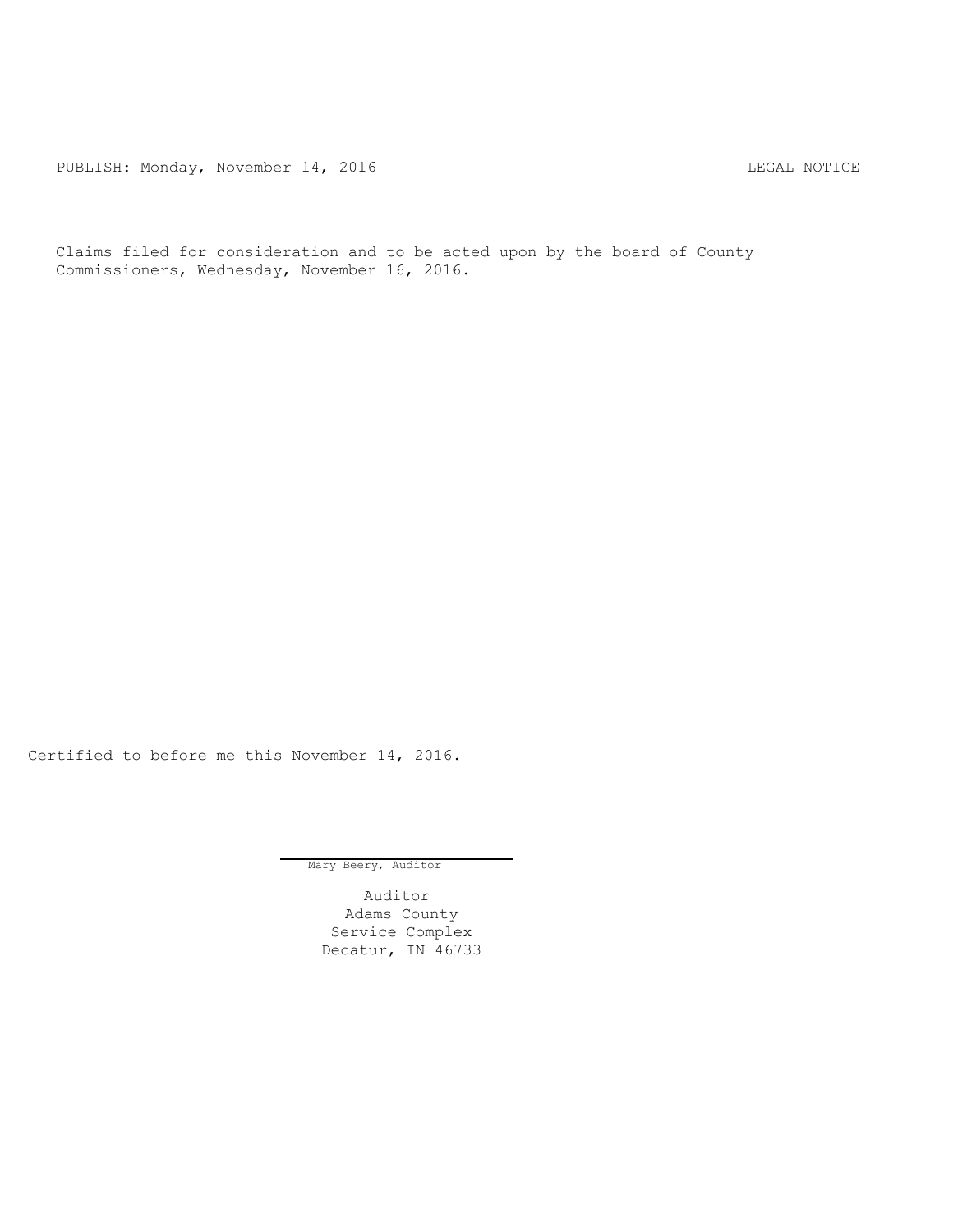

## **Claims Docket for Newspaper Adams County, Indiana**

## For Period: **10/19/2016** to **11/1/2016**

Date Claims to be Paid: **11/16/2016**

*313 W. Jefferson St. Decatur, IN 46733 (219) 724-2600*

| <b>Vendor</b>                          | Amount    | <u>Vendor</u>                         | Amount    |
|----------------------------------------|-----------|---------------------------------------|-----------|
| Adams County Economic Development Corp | 57,325.39 | Adams Memorial Hospital               | 36,000.00 |
| Indiana Michigan Power                 | 761.90    | Arnold Lumber Co., Inc.               | 62.50     |
| <b>Berne Police Department</b>         | 531.00    | <b>Berne Witness</b>                  | 69.86     |
| Suburban Propane LP                    | 93.50     | <b>Charles Bowers</b>                 | 2,333.33  |
| Chet's Pest Control                    | 30.00     | Cintas Location #338                  | 54.35     |
| City Of Decatur                        | 3,318.09  | <b>Complete Printing Service</b>      | 470.00    |
| Computer Systems, Inc.                 | 40.41     | Darrell Sigworth                      | 4.00      |
| David L. Sommer                        | 50.00     | Gordon Food Service                   | 3,641.99  |
| J & K Communications, Inc.             | 370.70    | Joseph Johnson                        | 240.00    |
| Kiess Electric                         | 320.19    | Legal Directories Publishing Co. Inc. | 69.75     |
| Lehman Feed Mill                       | 77.90     | Mark S. Gresla, MD                    | 60.00     |
| Park Center, Inc.                      | 788.00    | Patrick R Miller                      | 265.00    |
| Roger Thompson                         | 60.00     | Roto-Rooter                           | 200.00    |
| <b>Safety Systems</b>                  | 148.35    | St. Regis Culvert, Inc.               | 5,798.00  |
| Stone-Street Quarries, Inc.            | 122.13    | <b>Ulman's Carpet Cleaners</b>        | 95.00     |
| Underground Pipe & Valve,              | 3,533.85  | Wemhoff Land Surveying, Inc           | 1,625.00  |
| Terry Nevil                            | 240.00    | Central Indiana Hardware              | 471.83    |
| Miller, Burry & Brown, P.C.            | 4,526.32  | Mary Baker                            | 50.00     |
| B Secure Alarm Systems, Inc.           | 113.00    | Decatur Veterinary Hospital           | 118.99    |
| Don Myers Plumbing                     | 294.07    | Summit City Reporting, Inc.           | 172.92    |
| Bob's Locksmith Shop                   | 8.75      | Sam's Engine Clinic                   | 13.95     |
| Chad W. Sprunger                       | 1,009.33  | Rex Marbach                           | 105.00    |
| Kristina Nichols                       | 11.77     | LuAnn K. Rehm                         | 43.56     |
| Emil W. Meyer                          | 60.00     | Direct Supply                         | 3,200.00  |
| Wal-Mart                               | 263.71    | <b>Brad Kohlhagen</b>                 | 25.67     |
| Beth A. Webber                         | 1,817.80  | Adams County Sheriff's Department     | 223.00    |
| GEELS Backhoe Service, LLC             | 2,769.60  | Troyer's Market LLC                   | 2,768.94  |
| Gledhill Road Machinery Company        | 192.97    | Neil Keller                           | 240.00    |
| Larry Weaver                           | 34.86     | Bi-County Services, Inc               | 3,276.00  |
| Deb Stevens                            | 95.92     | <b>Stationair's Express</b>           | 582.52    |
| Oriental Trading Company               | 55.44     | Karla Marbach                         | 406.60    |
| Schwartz Steel LLC                     | 34.27     | Microvote General Corporation         | 168.60    |
| John August                            | 435.26    | Mill Supply, Inc.                     | 398.01    |
| FlexPAC                                | 699.27    | Robert E. Rhoades                     | 60.00     |
| RICOH USA, INC.                        | 110.15    | Decatur Ace Hardware                  | 320.54    |
| WM Imaging Solutions, Inc.             | 30.00     | First Response                        | 129.79    |
| Timothy L. Barkey                      | 99.80     | O'Reilly Auto Parts                   | 24.73     |
| Brenda Alexander                       | 198.44    | Carnall, Andrews & Crell, P.C.        | 383.60    |
| Anna Steiner                           | 50.00     | <b>Central Customer Charges</b>       | 379.80    |
| <b>NACS Food Services</b>              | 405.00    | 3M Electronic Monitoring              | 13,633.00 |
| Ebberts Seed and Chemical              | 226.88    | Janelle Staub                         | 140.80    |
| <b>IACCAC</b>                          | 1,050.00  | Travelers                             | 569.80    |
| <b>Allstar Communications</b>          | 1,536.80  | Kent Lehman                           | 60.00     |
| Frontier                               | 147.03    | Matthew Lose                          | 46.84     |
| Indiana Department of Administration   | 160.00    | John Deere Financial                  | 134.53    |
| USI, Consultants, Inc.                 | 8,351.00  | Rodney G Bollenbacher                 | 50.00     |
| U.S Postal Service (Postage-By-Phone)  | 9,000.00  | Thomas E. Stuber                      | 240.00    |
| U.S. Aggregates Inc.                   | 30,534.42 | Liberty Mutual Insurance Company      | 1,219.00  |

Submitted to The State Board of Accounts for Approval Page 1 of 2 11/15/2016